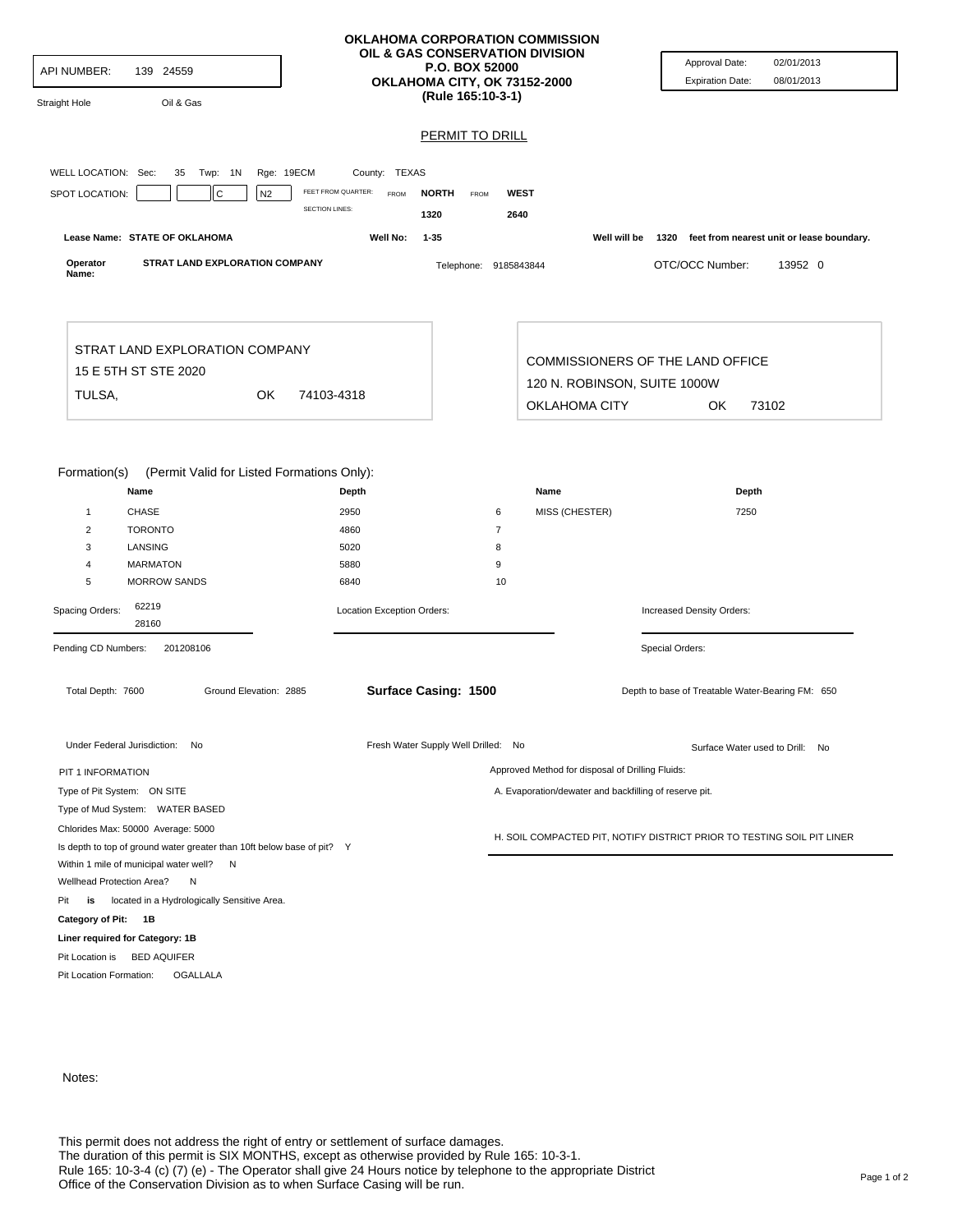| Category               | Description                                                                                                                                                                           |
|------------------------|---------------------------------------------------------------------------------------------------------------------------------------------------------------------------------------|
| DEEP SURFACE CASING    | 2/1/2013 - G71 - APPROVED; NOTIFY OCC FIELD INSPECTOR IMMEDIATELY FOR ANY LOSS OF<br>CIRCULATION OR FAILURE TO CIRCULATE CEMENT TO SURFACE ON CONDUCTOR OR<br><b>SURFACE CASING</b>   |
| PENDING CD - 201208106 | 2/1/2013 - G75 - (640) 35-1N-19ECM & FRAC SEC 2-1S-19ECM<br>EXT 601313 CHSE, TRNT, LNSG, MRMN, MCSTR, OTHERS<br>REC 1-15-2013 (MCKEOWN)                                               |
| SPACING - 28160        | 2/1/2013 - G75 - (640) 35-1N-19ECM<br>EST MWSDS                                                                                                                                       |
| SPACING - 62219        | 2/1/2013 - G75 - 35-1N-19ECM<br>X28160/VAR MWSDS<br><b>XOTHERS</b><br>CONSOL SPACING & FIELD RULES FOR CAMRICK GAS FIELD & DOWER GAS FIELD TO EST<br><b>CAMRICK GAS AREA FOR MRRW</b> |